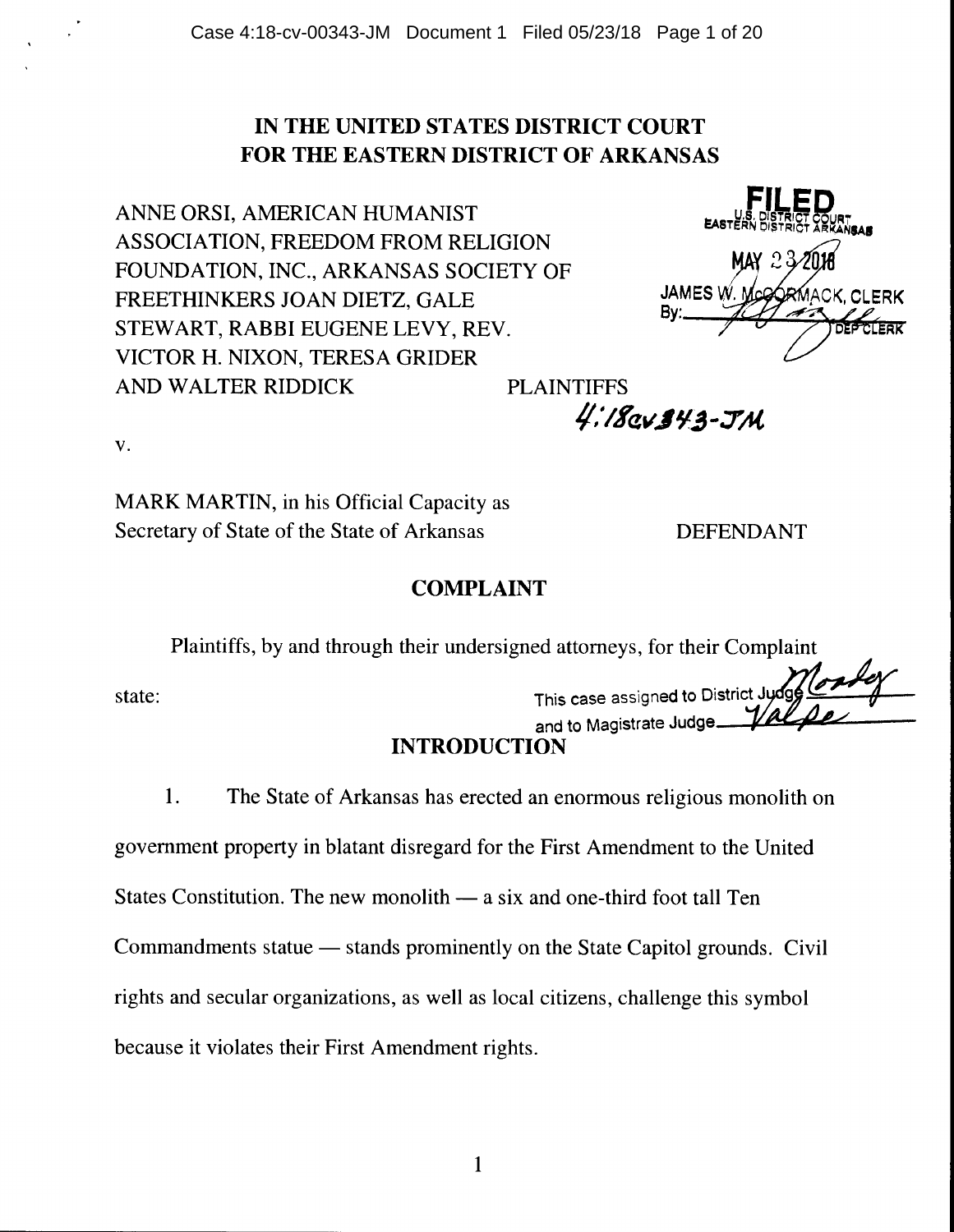2. At its core, the Establishment Clause of the First Amendment mandates religious neutrality. It prevents the government from favoring some religions over others, and religion over nonreligion. The Supreme Court has twice ruled that the government display of the Ten Commandments violates the Establishment Clause. *McCreary Cty. v. ACLU,* 545 U.S. 844 (2005); *Stone v. Graham,* 449 U.S. 39, 41 (1980) ("The Ten Commandments are undeniably a sacred text in the Jewish and Christian faiths, and no legislative recitation of a supposed secular purpose can blind us to that fact."). *See also Cnty. of Allegheny v. ACLU,* 492 U.S. 573 (1989); *American Humanist Association v. Baxter County,*  143 F.Supp.3d 816 (W.D. Ark. 2015). When, as here, the government places '"an instrument of religion"' on its property, and specifically the Ten Commandments, its purpose can "presumptively be understood as meant to advance religion." *McCreary,* 545 U.S. at 867. Seeking to protect and vindicate their civil liberties and constitutional rights, including their right to frequent government spaces free of state-sanctioned religious symbols, the above-captioned Plaintiffs state as their complaint against the above-captioned Defendant the following

3. This action challenges the constitutionality of Defendant's maintenance and prominent display on government property of a massive Ten Commandments monument ("Ten Commandments Monument" or "Monument")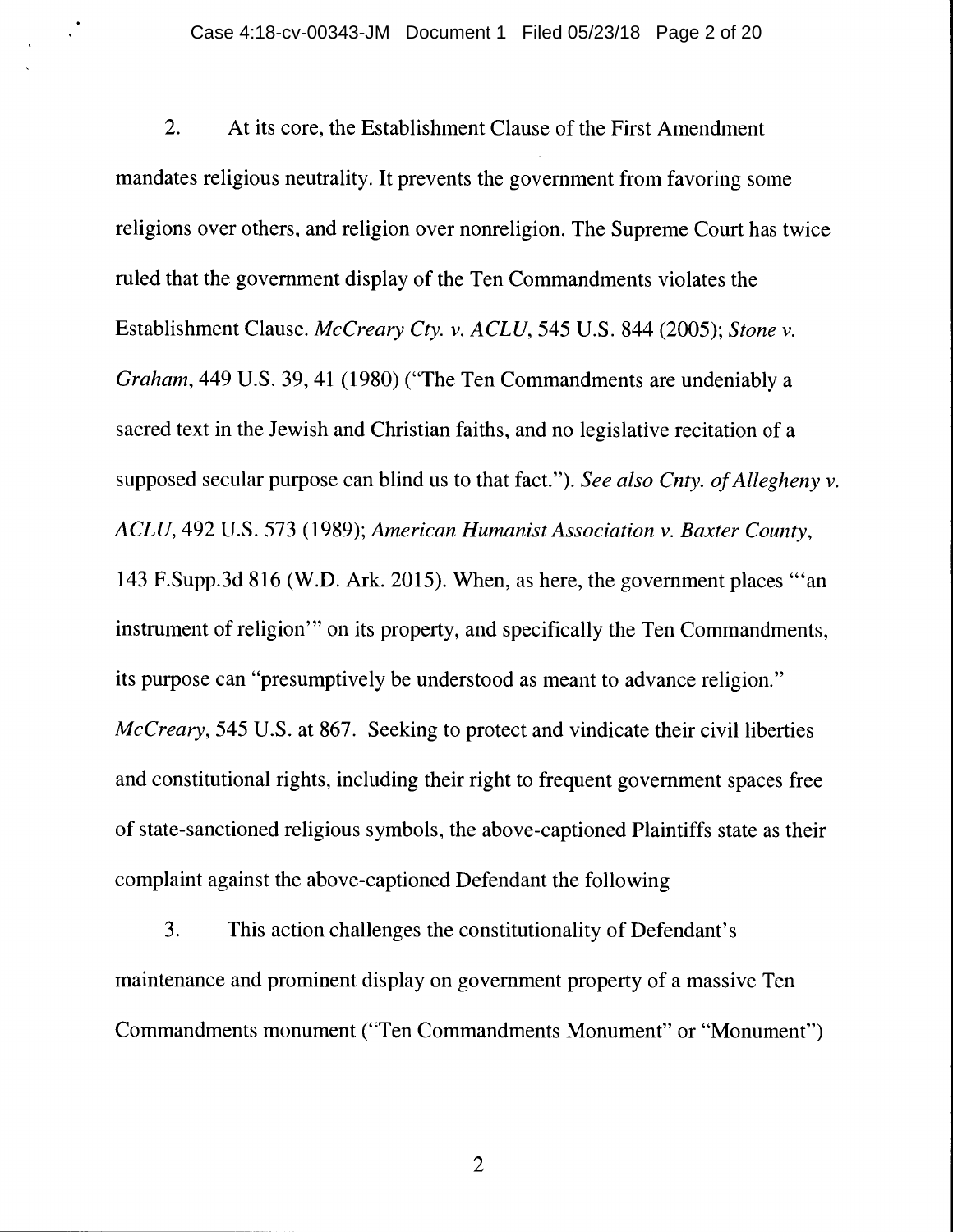The Monument violates the Establishment Clause of the First Amendment of the United States Constitution, as applied to Arkansas by the Fourteenth Amendment.

4. This is a civil action for declaratory relief and prospective injunctive relief to redress and prevent violation of civil rights protected by the Constitutions of the United States of America and the State of Arkansas.

5. Plaintiffs seek declaratory relief as to the unconstitutionality of Defendant's conduct. Plaintiffs seek injunctive relief prohibiting defendant from continuing their misconduct and engaging in similar conduct in the future. Plaintiffs seek attorneys' fees and court costs pursuant to 42 U.S.C. § 1083 and§ 1988.

#### **JURISDICTION AND VENUE**

6. Jurisdiction is based on 28 U.S.C. § 1343 and 42 U.S.C. § 1983 for claims arising under the United States Constitution.

7. Declaratory relief is authorized by 28 U.S.C. § 2201 and§ 2202 and Rule 57 of the Federal Rules of Civil Procedure.

8. Injunctive relief is authorized under Rule 65 of the Federal Rules of Civil Procedure.

9. This Court has supplemental or pendent jurisdiction pursuant to 28 U.S.C. § 1367 to hear claims under the Arkansas Constitution which arise out of the same set of facts.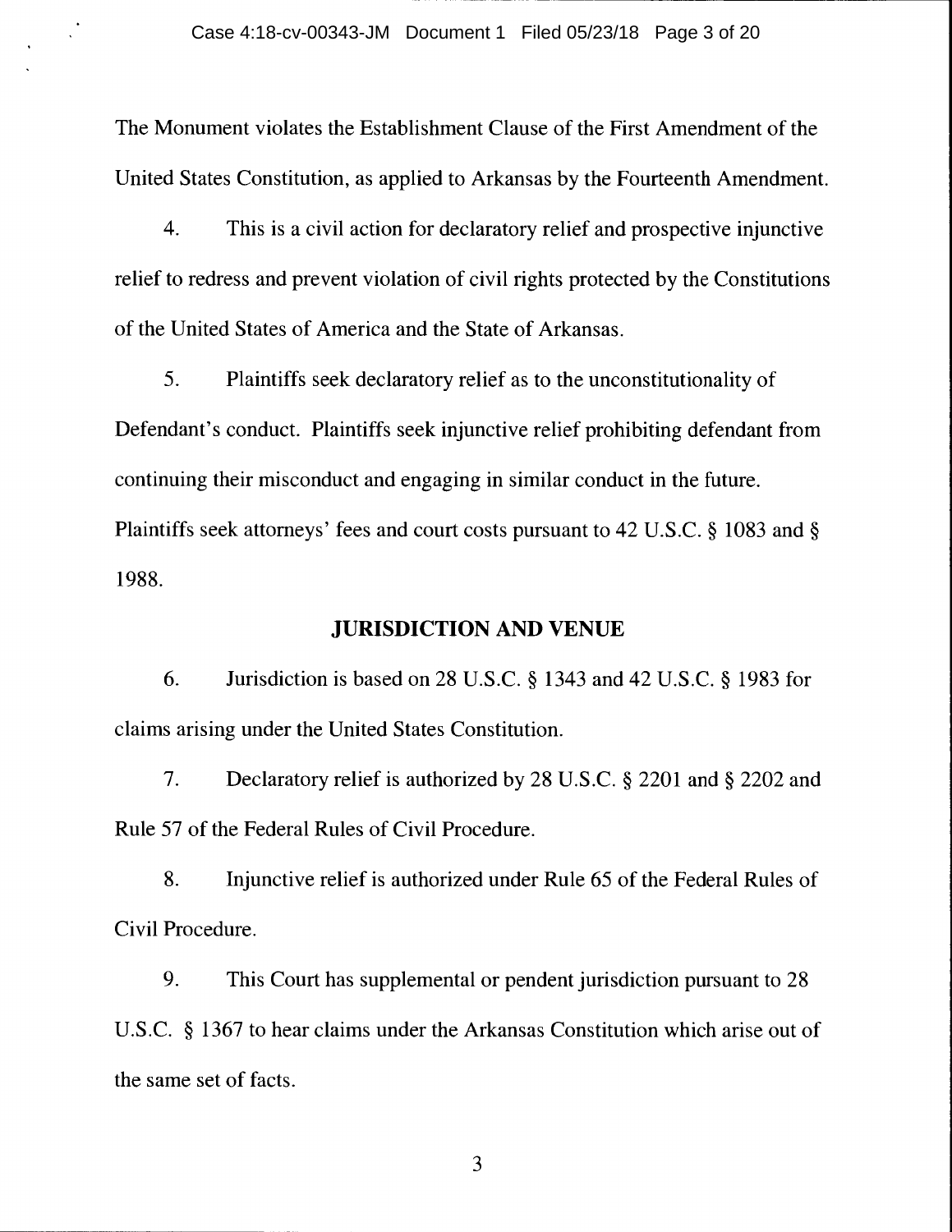10. All of the conduct complained of has occurred, is occurring, and will occur in this District.

11. This action seeks to redress the deprivation of rights secured by the Constitution of the United States of America and the Constitution of the State of Arkansas.

12. In 2016, the Arkansas General Assembly enacted Act 1231, the Ten Commandments Monument Display Act. The purpose of the Act was to permit the placing of a monument to the Ten Commandments on the grounds of the Arkansas State Capitol. The exact text of such a monument was prescribed by the General Assembly. The text is adapted from the scriptures of the Jewish and Christian faiths and is clearly and unmistakably religious in nature.

13. The Ten Commandments monument says:

"The Ten Commandments I AM the LORD thy God. Thou shalt have no other gods before me. Thou shalt not make to thyself any graven images. Thou shalt not take the Name of the Lord thy God in vain. Remember the Sabbath day, to keep it holy. Honor thy father and thy mother, that thy days may be long upon the land which the Lord thy God giveth thee. Thou shalt not kill. Thou shalt not commit adultery. Thou shalt not steal. Thou shalt not bear false witness against thy neighbor. Thou shalt not covet thy neighbor's house. Thou shalt not covet thy neighbor's wife, nor his manservant, nor his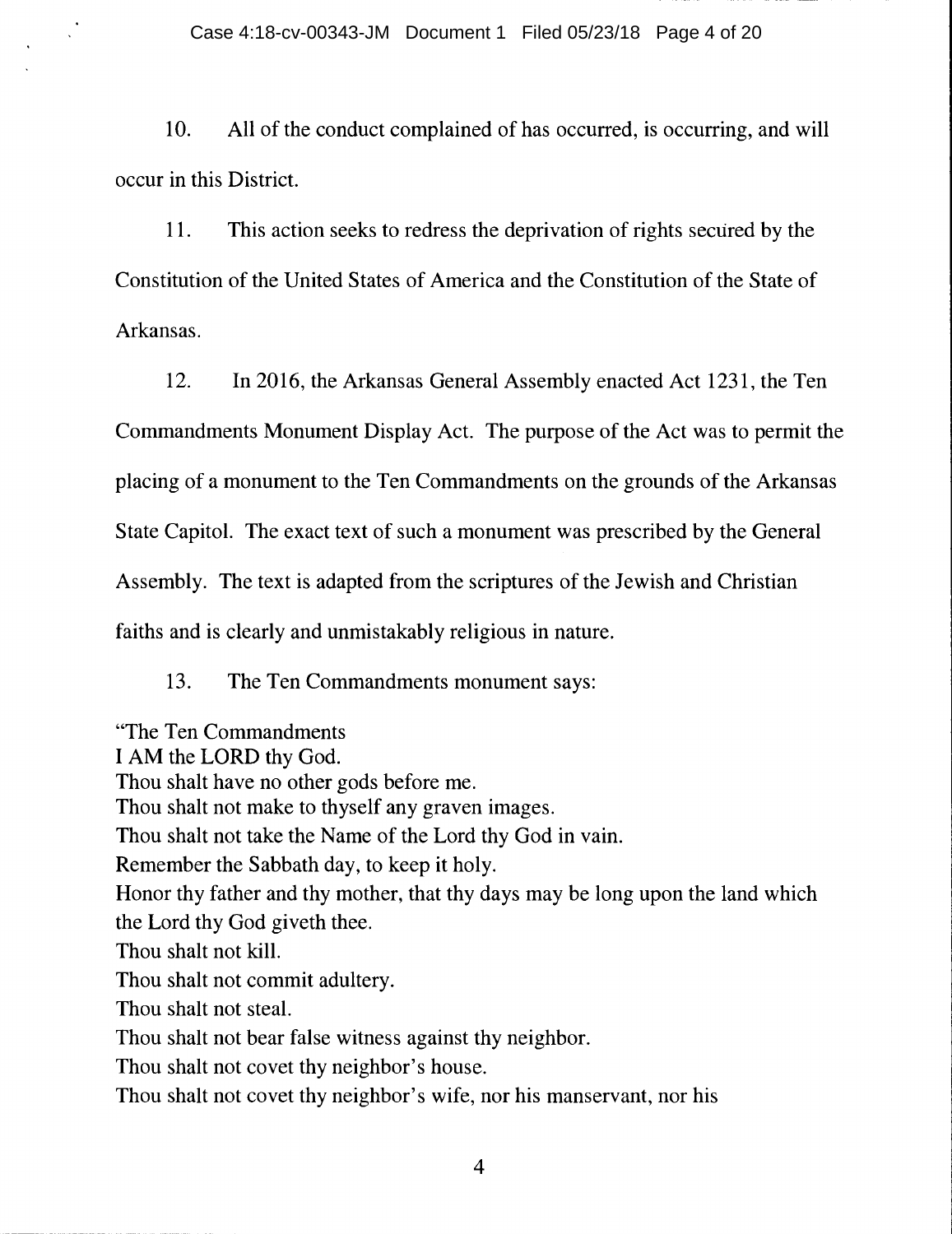maidservant, nor his cattle, nor anything that is thy neighbor's."

14. Objections to the placement of the Ten Commandments monument were voiced at public hearings by certain Christians, Jews, and other persons of faith, as well as by secularists and non-believers. Persons making comments explained clearly why the proposed display favored particular religious beliefs and as a result violated the Constitutions of the United States of America and the State of Arkansas. Notwithstanding those objections and comments, state actors went forward with their plan to erect a Ten Commandments monument on the State Capitol Grounds.

15. A monument was originally placed on the State Capitol Grounds on or about June 27, 2017. That monument was destroyed within twenty-four hours.

16. On April 26, 2018, a second monument was placed, this time with barriers to prevent intentional destruction.

#### **PARTIES**

17. Plaintiffs, and their interest in this matter, are as follows:

a. Anne Orsi is an individual resident and taxpayer in Little Rock, Pulaski County, Arkansas. Ms. Orsi asserts her rights under the Constitution of the United States of America and the State of Arkansas in that the Constitution of the United States provides that the state may not establish a religion and that the Constitution of the State of Arkansas provides that no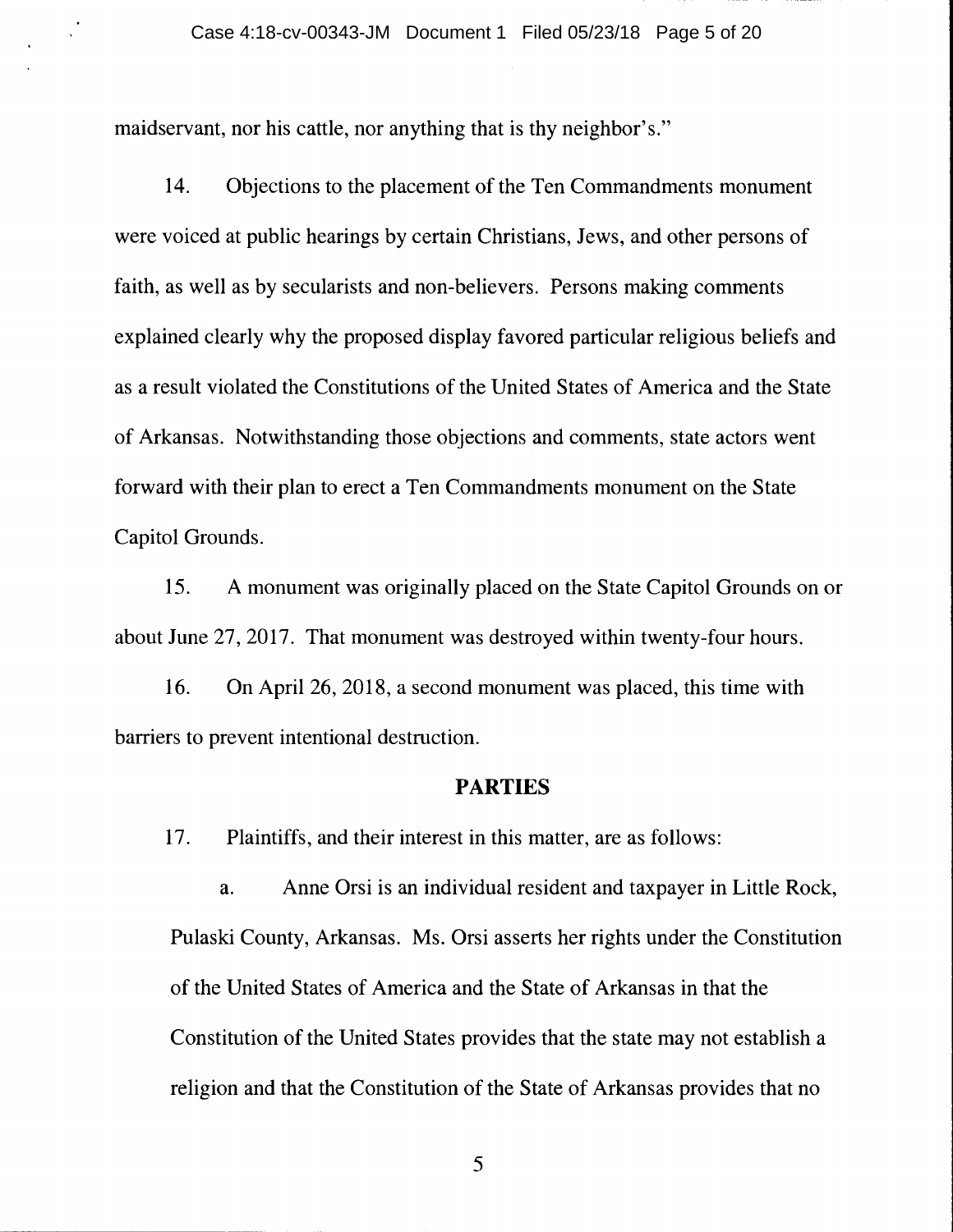preference shall ever be given by law to any religious establishment, denomination, or mode of worship above any other. Plaintiff visits the Capitol Grounds for many reasons and cannot avoid seeing the monument when she visits the Capitol Grounds. Anne Orsi is a genealogist, writer, and amateur historian who visits the State Archives to research Arkansas history. Her family has lived in Arkansas since the 1850s. She also attends rallies, protests, and other events on the state capitol ground. She is an attorney who has business at the Arkansas Justice Building, where the offices of the Arkansas Supreme Court and Court of Appeals, as well as the Clerk of the Arkansas Supreme Court and Court of Appeals are located. She is a member and current president of the Arkansas Society of Freethinkers, a central mission of which is to safeguard the legal separation of church and state. She is also a member of the American Humanist Association and the Freedom from Religion Foundation, mentioned below.

b. Joan Dietz is an individual resident and taxpayer in Little Rock, Pulaski County, Arkansas. She is an active member of an Episcopal church. She objects to the monument because it selects one version of a religion, and one religion, for preference above all others. It misrepresents her Christian faith because it appears to send the message that Christians feel superior to others, which is contrary to the teachings of her Christian faith.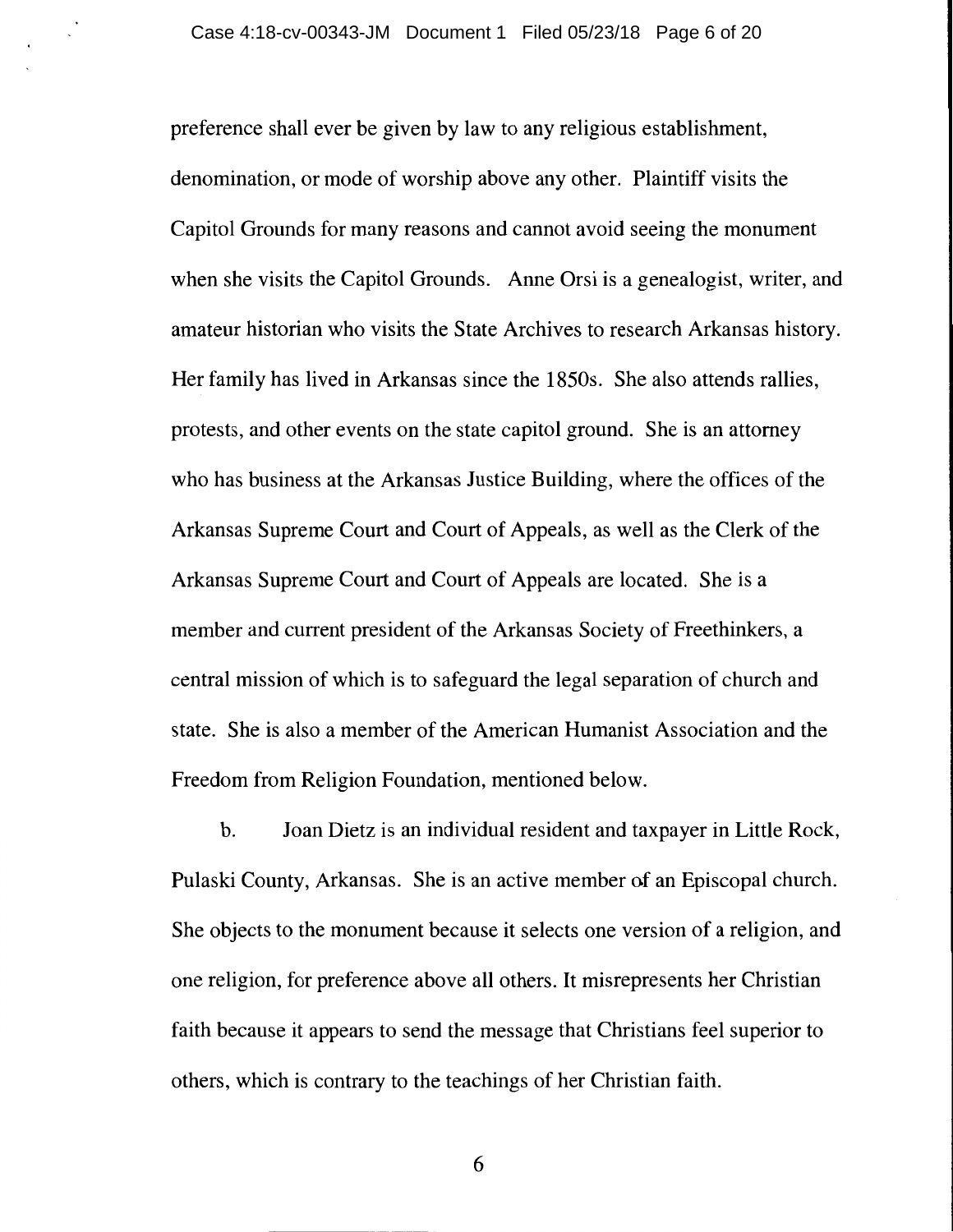c. Gale Stewart is an individual resident of Little Rock, Pulaski County, Arkansas. She is a baptized, practicing New Testament Christian who follows the two commandments set down in Mark 12:28-33. She objects to the monument because it singles out one version of religion for preference over all others.

d. Teresa Grider is a non-Christian member of the Arkansas Society of Freethinkers. She is a practicing Solitary Wiccan Pagan and Buddhist. She ascribes to religions that are not commonly found in Arkansas, but which have the same three rules which the monument actually shares with the laws of the State of Arkansas with respect to murder, theft, and lying under oath. The monument disturbs her because so many of its "commandments" tell her which god she should worship and how she should worship that god. While she recognizes that there are many gods, she definitely does not accept the god mentioned by the monument as the supreme one nor does she worship that god as directed by the monument. She is disturbed that the State of Arkansas would direct her religion and her worship.

e. Rabbi Eugene Levy is Jewish. He spoke at public forums opposing the monument. He adopts and incorporates by reference his statements at the public forums. He objects to the characterization of the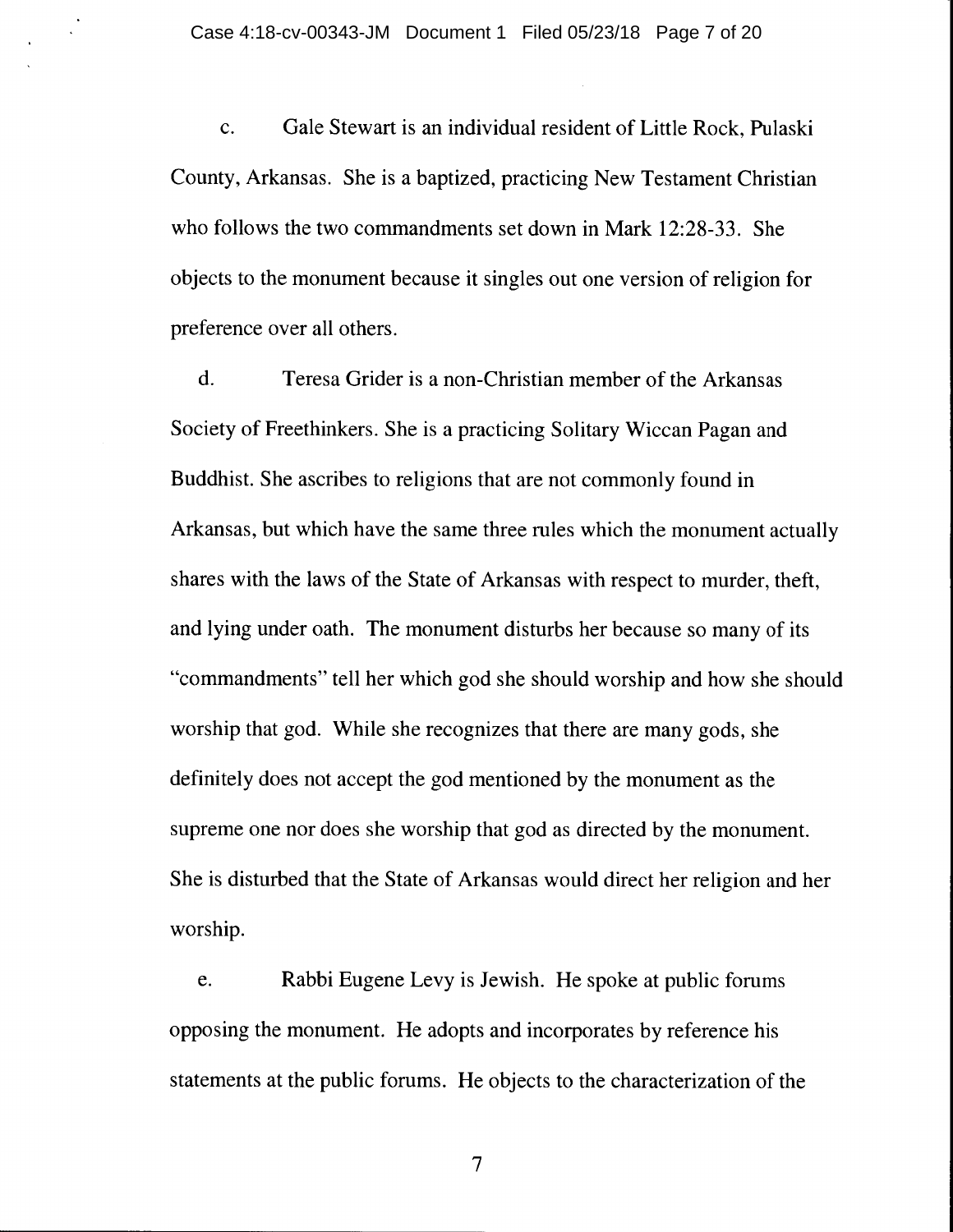text on the monument as The Ten Commandments and to the selection of some Commandments to the exclusion of other Commandments, especially since there are other commandments that are mentioned more often in scripture. He objects to the characterization of the monument as secular, as they are plainly religious. He objects to the monument as it trivializes sacred scripture. He objects to the use of a particular English translation in preference to the original, sacred Hebrew. He objects to the imagery on the monument as confusing and misleading. He also opposes the state giving preference to one version of religion over all others.

f. Rev. Victor H. Nixon is a minister in the United Methodist Church. He objects to the monument in that he opposes state endorsement of a particular religion, even if that religion is perceived to be his own. He objects to the singling out of one religious tradition over all others for acknowledgement by the state

g. Walter Riddick is an individual resident and citizen of the State of Arkansas. He self-identifies as an agnostic. He objects to the monument as it establishes a particular version of Christianity as the preferred religion of the State of Arkansas.

h. The American Humanist Association ("AHA") is an association with an interest in the subject matter of this Complaint on behalf of itself and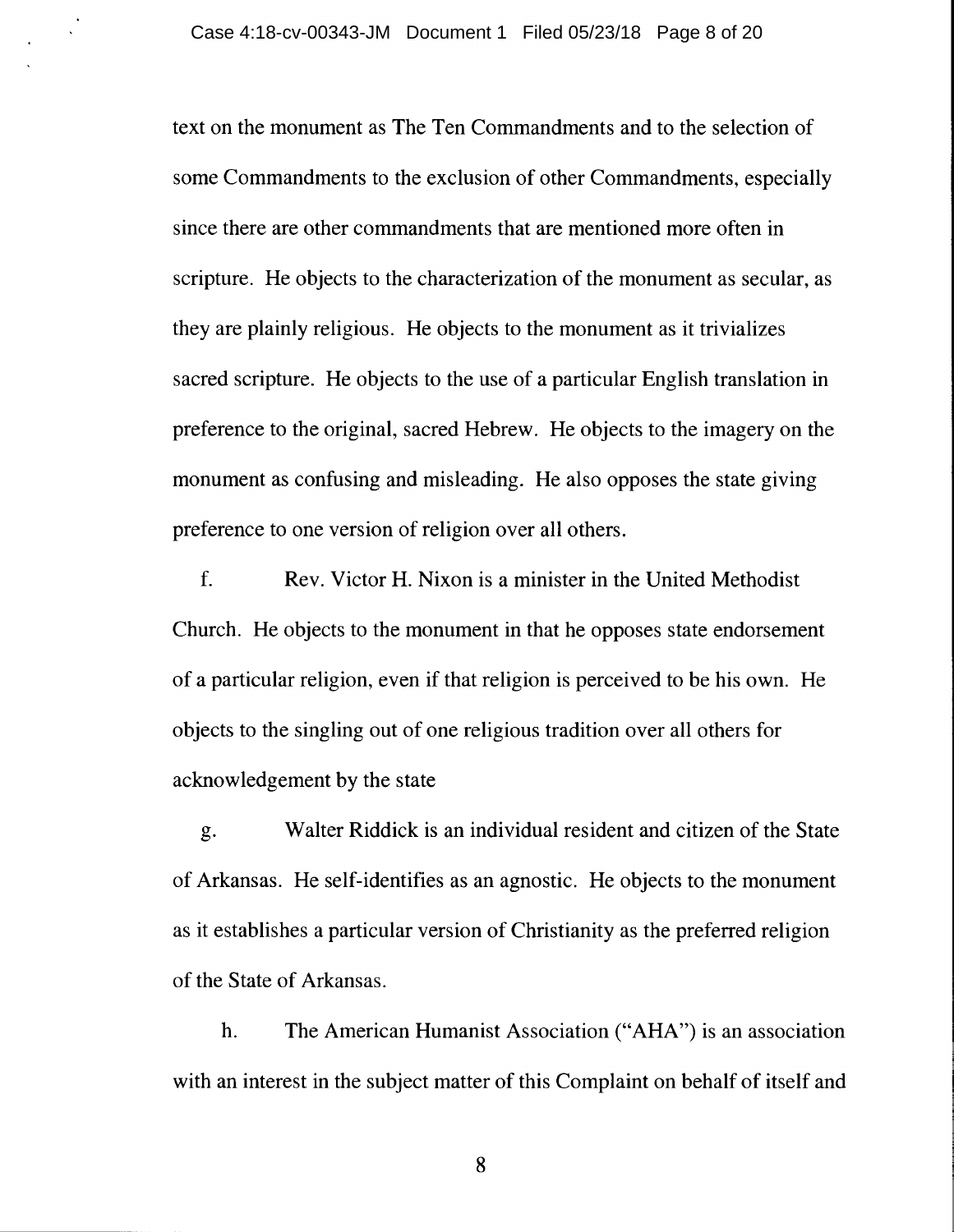its members. AHA has at least one member within Arkansas who has come into contact with the Ten Commandments monument and other members who will come into contact with the monument during visits to the State Capitol.

1. The Freedom from Religion Foundation, Inc. ("FFRF") is a non-profit membership organization that advocates for the separation of state and church and educates on matters of nontheism. FFRF has at least one member within Arkansas who has come into contact with the Ten Commandments monument and other members who will come into contact with the monument during visits to the State Capitol.

J. The Arkansas Society of Freethinkers is an organization of secular individuals whose goals are to build a supportive and active community, support public acceptance of nonbelievers, and defend the separation of church and state. At least one member of the Arkansas Society of Freethinkers has come into contact with the Ten Commandments monument and other members will come into contact with the monument during visits to the State Capitol.

18. All Plaintiffs reasonably view the monument as an endorsement of religion by the State of Arkansas. All Plaintiffs also reasonably believe that the monument suggests to all who view it that adherence to a particular religion or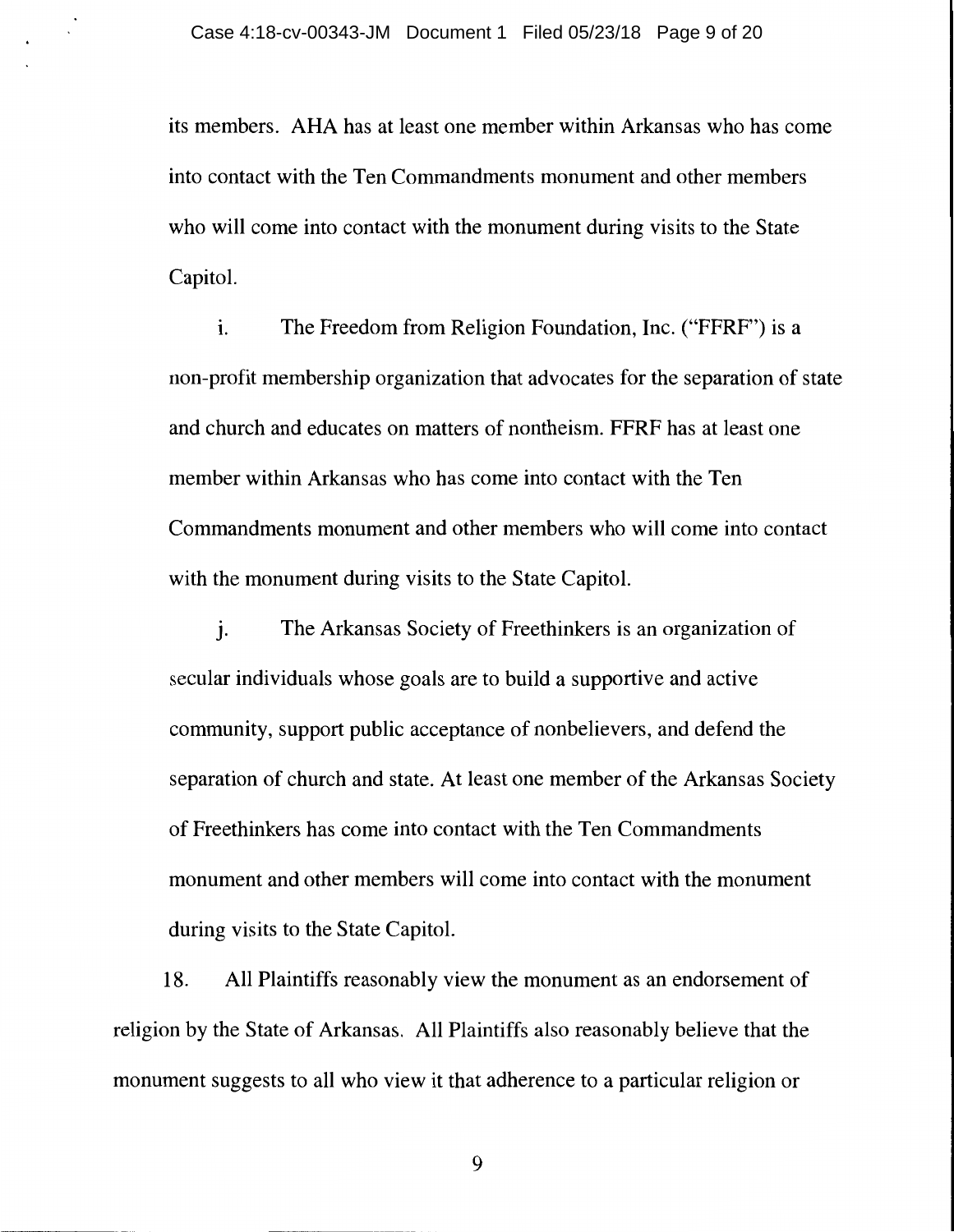creed is preferred by the State of Arkansas. These messages are offensive to the Plaintiffs as they are contrary to the Constitution and the law of the United States of America and the State of Arkansas.

19. The Defendant Mark Martin is the Secretary of State of the State of Arkansas. In that capacity he has certain duties, including arranging for the monument to be designed, constructed, and placed on the State Capitol Grounds, approving the design and site selection for the monument, and arranging a suitable time for its placement.

### **FACTS**

20. The Defendant proceeded as directed under Act 1231 and placed a "Ten Commandments Monument" on the State Capitol grounds on April 26, 2018.

21. The monument is located on the State Capitol grounds on the South side of the Capitol Grounds near the Justice Building.

22. Plaintiff Anne Orsi saw the monument while on the State Capitol grounds on April 26, 2018 and was one of the protestors when the monument was unveiled. She identifies as an atheist and is a member of the American Humanist Association and the Freedom from Religion Foundation. She objects to the display of the Ten Commandments monument as it constitutes an establishment of religion by the State of Arkansas and therefore violates her rights under the First and Fourteenth Amendments to the Constitution of the United States of America as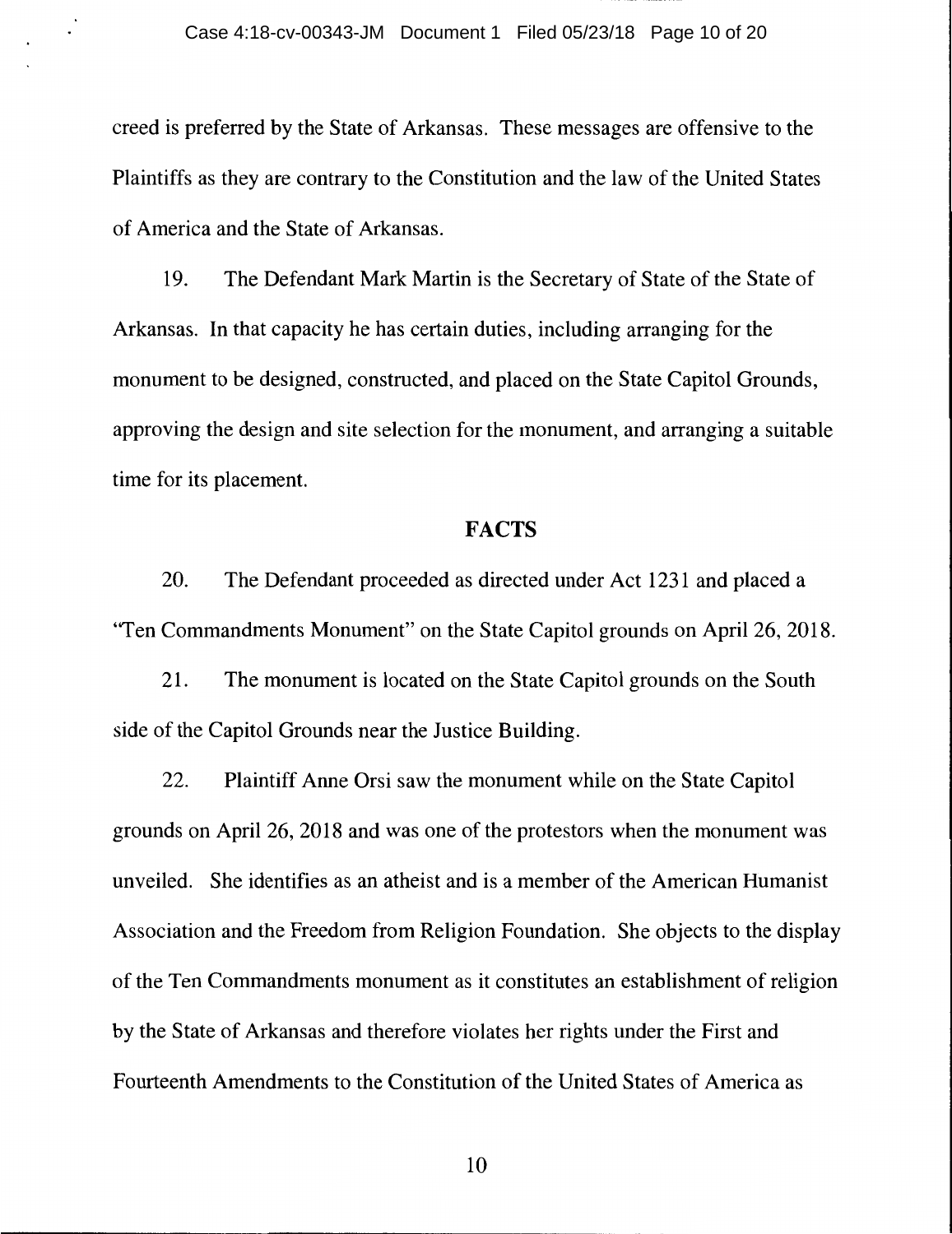well as the Constitution of the State of Arkansas. She spoke against the monument at public forums and testified against the bill creating the monument in committee hearings, and the grounds for her objection were stated in more detail in those proceedings.

23. Plaintiffs object to and are to varying degrees offended by the State's display of the Ten Commandments monument.

24. Plaintiffs perceive the prominent display of the Ten Commandments monument as an endorsement by the State of the religious principles set forth on the monument. Such a perception is reasonable given the history of the monument.

25. It is general public knowledge that the monument was proposed and promoted by Senator Jason Rapert, a minister and a member of the Arkansas General Assembly who is frequently vocal about his version of the Christian faith.

26. It is general public knowledge that the construction of both the original and the replacement monument was financed through a Go Fund Me page.

27. The motivations of the donors are available to anyone who looks at the Go Fund Me page, https://www.gofundme.com/TenCommandmentsAR. On that page, many of the donors stated that they donated for religions reasons and many made statements acknowledging the religious motivation behind funding the monument.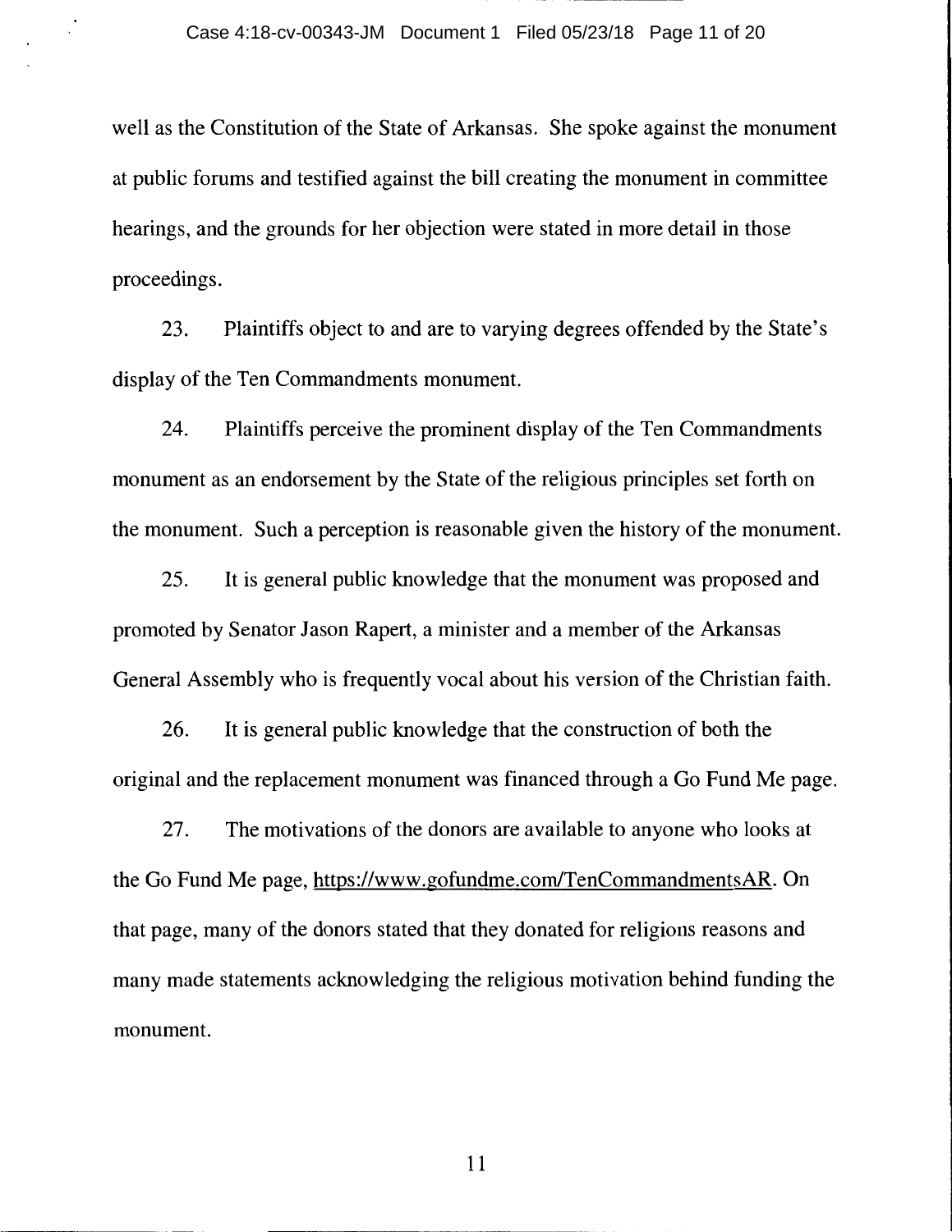28. Donors also made unfavorable comments about other religious and non-religious traditions.

29. Senator Rapert himself made an unfavorable reference to the Islamic faith on the Go Fund Me webpage.

30. No reasonable observer could view the webpage dedicated to the funding of the monument and not conclude that the motivation was to support preference of the Christian religion over the Islamic religion or the non-religious.

31. Plaintiffs are aware that members of faith communities that are not Christian or Jewish, as well as those of no faith at all, have sought to have their faith honored by the presence of a statue reflecting their faith and the role that their faith has played in history, but that their petitions have been denied. The denial of equal representation to all traditions is offensive to the Plaintiffs.

32. The preference of one religious tradition over all others has the detrimental effect of:

a. Endorsing the religious principles of one tradition over all others.

b. Endorsing one religious tradition to the exclusion of all others.

c. Sending the message to citizens of the State of Arkansas and others that if they do not adhere to the tradition represented by the monument they are outsiders and not fully a part of the community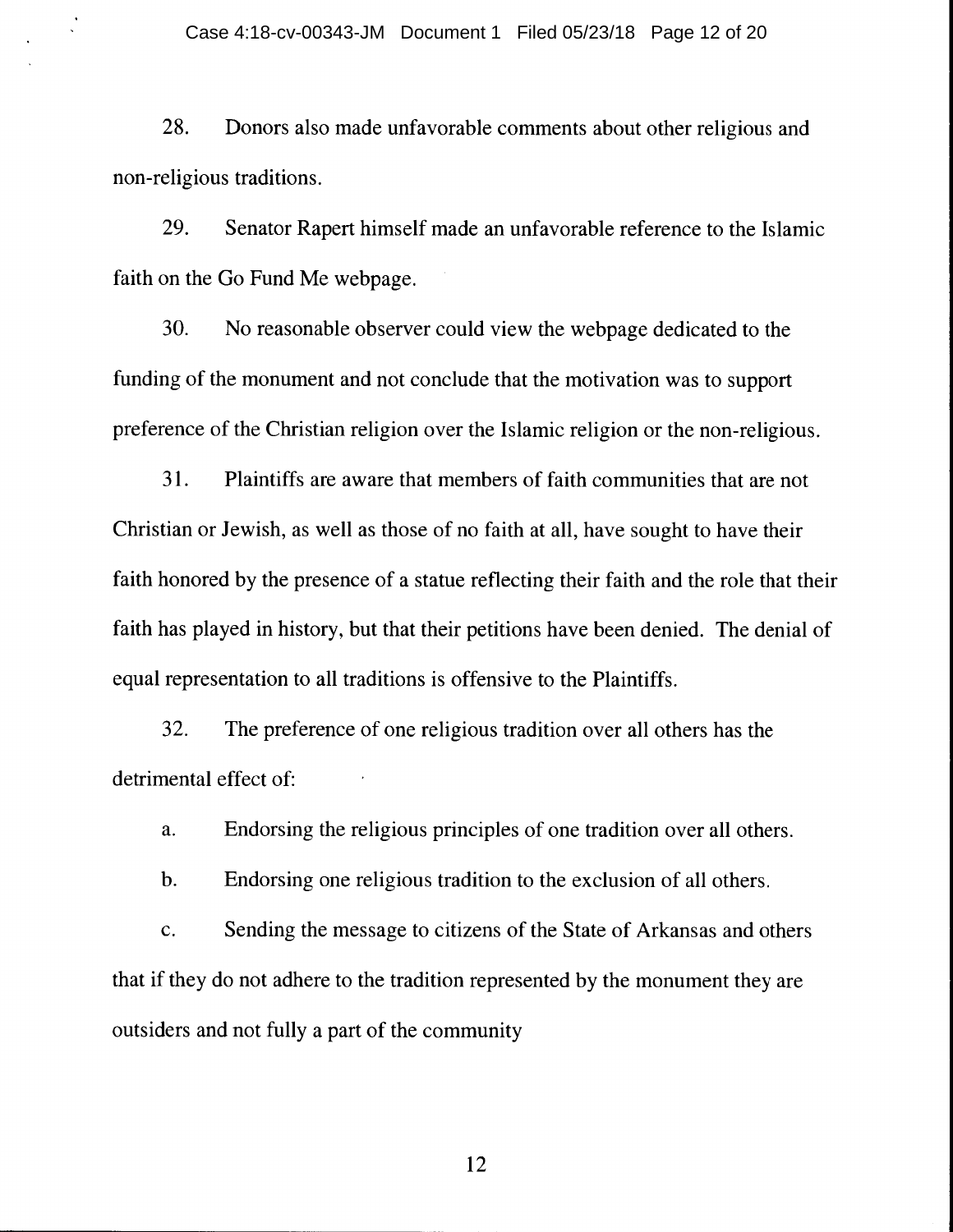d. Placing coercive pressure on citizens, including Plaintiffs and others, to adopt the State's preferred religion.

e. Favoring religion over non-religion.

33. By erecting, displaying, and maintaining the Ten Commandments monument, the Defendant has deprived the Plaintiffs of rights secured by the First and Fourteenth Amendments to the United States Constitution and 42 U.S.C. § 1983.

34. The State's practice of erecting, maintaining, and continuing to display the Ten Commandments monument lacks any secular purpose.

35. The pre-eminent purpose for posting the Ten Commandments on the State Capitol Grounds is plainly religious in nature.

36. As noted *supra,* Senator Jason Rapert was the primary sponsor of Act 1231. He is also the President of the American History and Heritage Foundation which exists primarily to provide funding for the Ten Commandments monument. Senator Rapert speaks for the foundation and collects money for the foundation at a post office box used by him for other purposes.

37. Senator Rapert's publicly stated opinions would impact how a reasonable observer would perceive the monument.

38. The religious motivation is obvious from public statements made in support of the monument at the various hearings, as well as some of the public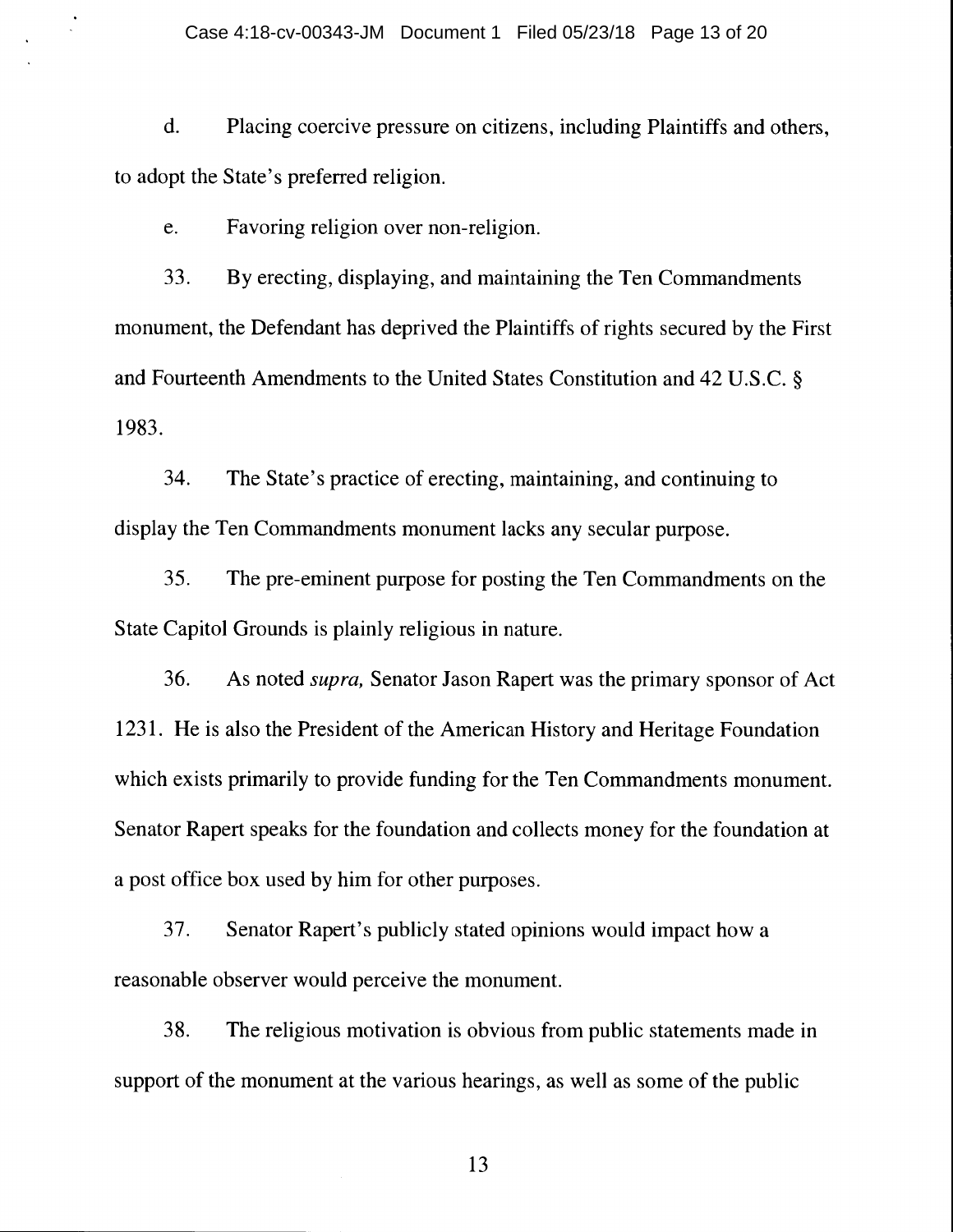statements of the primary sponsor of the legislation to place the monument on the State Capitol Grounds, Senator Rapert, as well as the statements of donors on the Go Fund Me page of Senator Rapert used to raise money for the erection of the monument.

39. Senator Rapert has publicly stated, "I am guilty as charged for supporting the Ten Commandments and write today to take full responsibility for being so bold as to believe that our state and our nation would be better off if people simply honored, followed and adhered to the Ten Commandments given by God Himself to Moses on Mt. Sinai."

http://www.arkansasonline.com/news/2017 /jan/08/arkansas-democrat-gazettecondemns-ten-commandment/ Accessed May 1, 2017.

40. This statement by the primary proponent of Act 1231 is tantamount to a confession of a sectarian, religious motive for the erection of the monument, and would contribute to the perception by a reasonable observer that the monument is religious in nature.

41. The Ten Commandments are undeniably a sacred text in the Jewish and Christian faiths, and no legislative recitation of a supposed secular purpose can overcome that fact.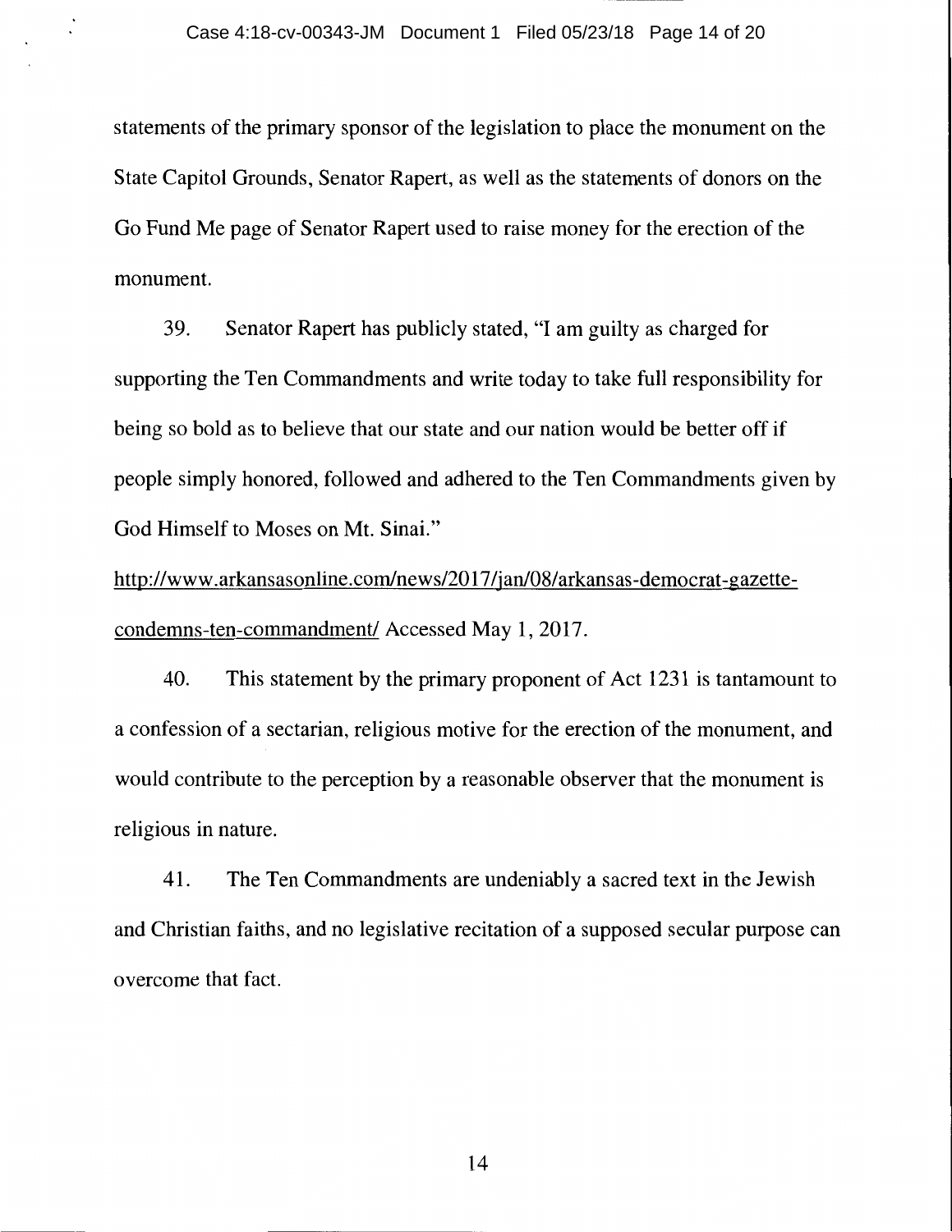42. Jews, Catholics, and various Protestant denominations do not adhere to the same wording and number scheme when referencing the "Ten Commandments."

43. The wording and order of the commandments on the monument is selected by the General Assembly and is inconsistent with the enumeration of the Ten Commandments observed by many faith traditions. It therefore grants preference to and tends to establish any version of Christianity that observes the particular enumeration and statement of the Ten Commandments set out on the monument.

44. The Commandments do not confine themselves to arguably secular matters, but also govern the religious duties of believers: worshipping the Lord God alone, avoiding idolatry, not using the Lord's name in vain, and observing the Sabbath Day. The State of Arkansas may not, consistent with the Constitutions of the United States and the State of Arkansas, instruct its citizens which God to worship, forbid its citizens to use a particular deity's name in vain, or require sabbath observances for religious purposes.

45. The display of the Ten Commandments by the State has the primary effect of both advancing religion generally and advancing the tenets of a specific faith in particular, and a particular version of the tenets of that faith.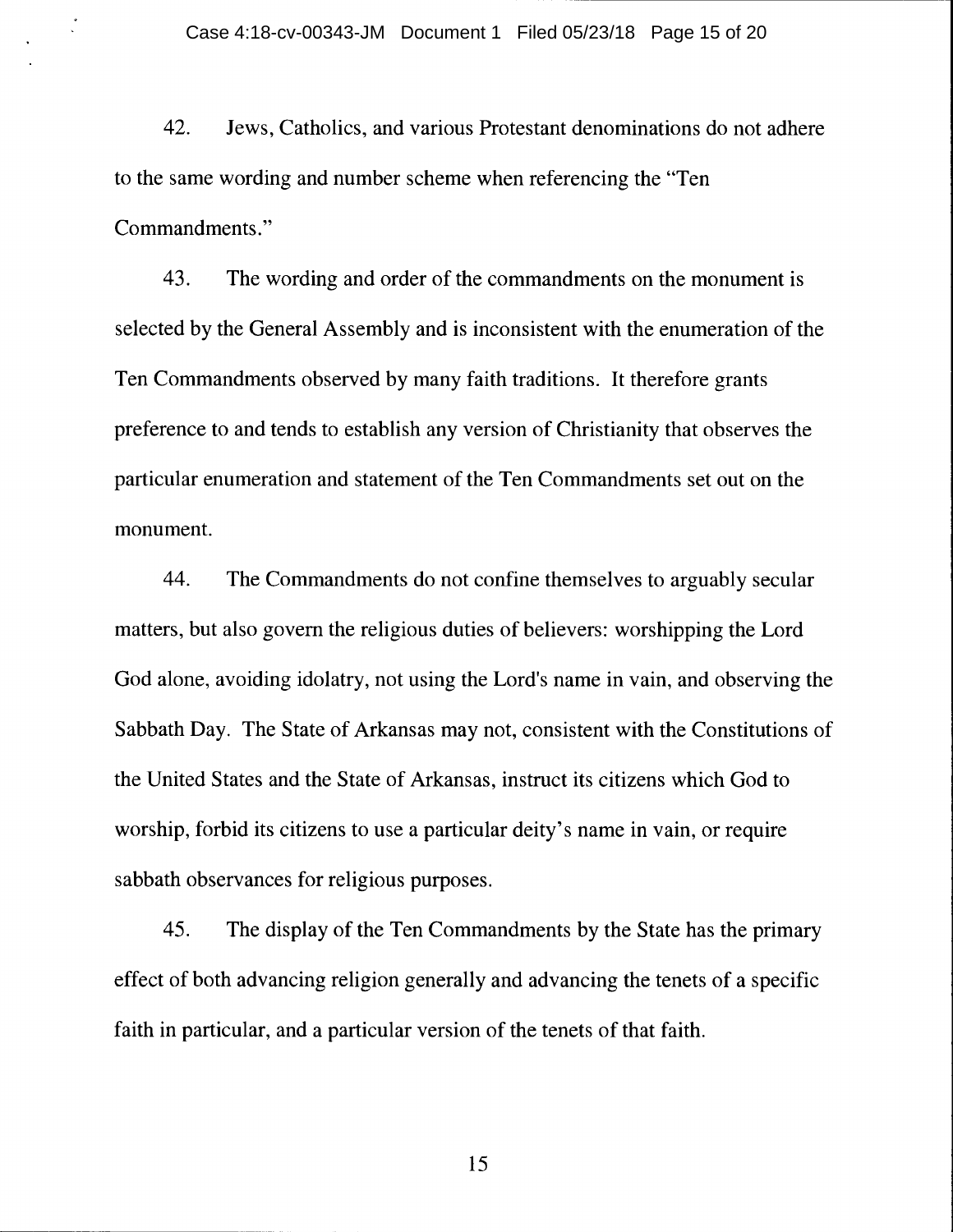46. The display of the Ten Commandments also impermissibly coerces Citizens to suppress their personal religious and non-religious beliefs and adopt the favored religious views of the State.

47. The display of the Ten Commandments Monument constitutes an endorsement of religion by the State. The State prescribed the language to appear on the monument.

48. The display of the Ten Commandments Monument violates the Establishment Clause of the First Amendment to the United States Constitution made applicable to the State of Arkansas by the Fourteenth Amendment.

49. The display of the Ten Commandments Monument also violates the Constitution of the State of Arkansas, which provides that "no preference shall ever be given, by law, to any religious establishment, denomination or mode of worship above any other." Ark. Const. Art II, Sec. 24.

50. Any reasonable person would know that the erection of this monument violates clearly established constitutional rights of citizens, particularly in light of the public debate and the statements made in public hearings regarding the monument.

51. The Defendant did not place the monument contemporaneously with the placement of secular displays on the State Capitol grounds. Act 1231 singled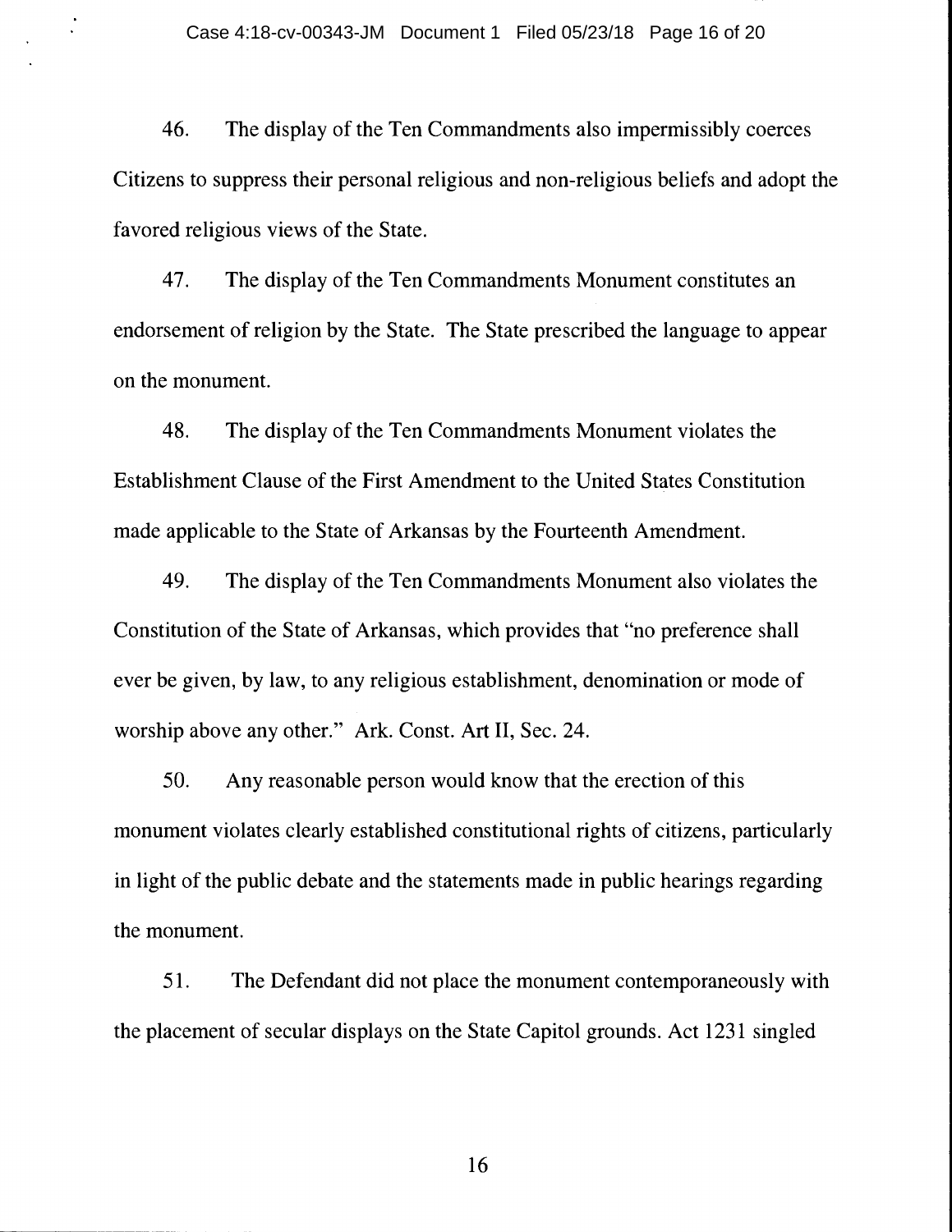out the Ten Commandments for special recognition and display at the State Capitol.

52. In coordination with other state actors, the Defendant sought to highlight and draw special attention to the Ten Commandments via the monument.

53. Since the passage of Act 1231, the proposed monument fostered divisiveness within the state on the basis of religion. Both the proponents and the opponents of the monument understand it as amounting to government effort to favor a particular religious sect and to promote religion over non-religion. Public hearings were held at which the proponents often referred to religious reasons for supporting the monument. Opponents likewise recognized the monument as fundamentally religious in nature.

54. The monument was opposed on many fronts from many disparate groups and individuals. In addition, some groups demanded equal representation for an alternative religious point of view (Satanism) and for a non-religious point of view (secularism). These disputes were well-covered in the media.

55. Following requests for additional religious and non-religious monuments at the State Capitol, the state legislature adopted H.B. 1237, 91<sup>st</sup> Gen. Assemb., Reg. Sess. (Ar. 2017), emergency legislation that required new monuments to first be approved by the legislature prior to consideration by the Capitol Arts and Grounds Commission. See Ark. Code Ann.§ 22-3-503.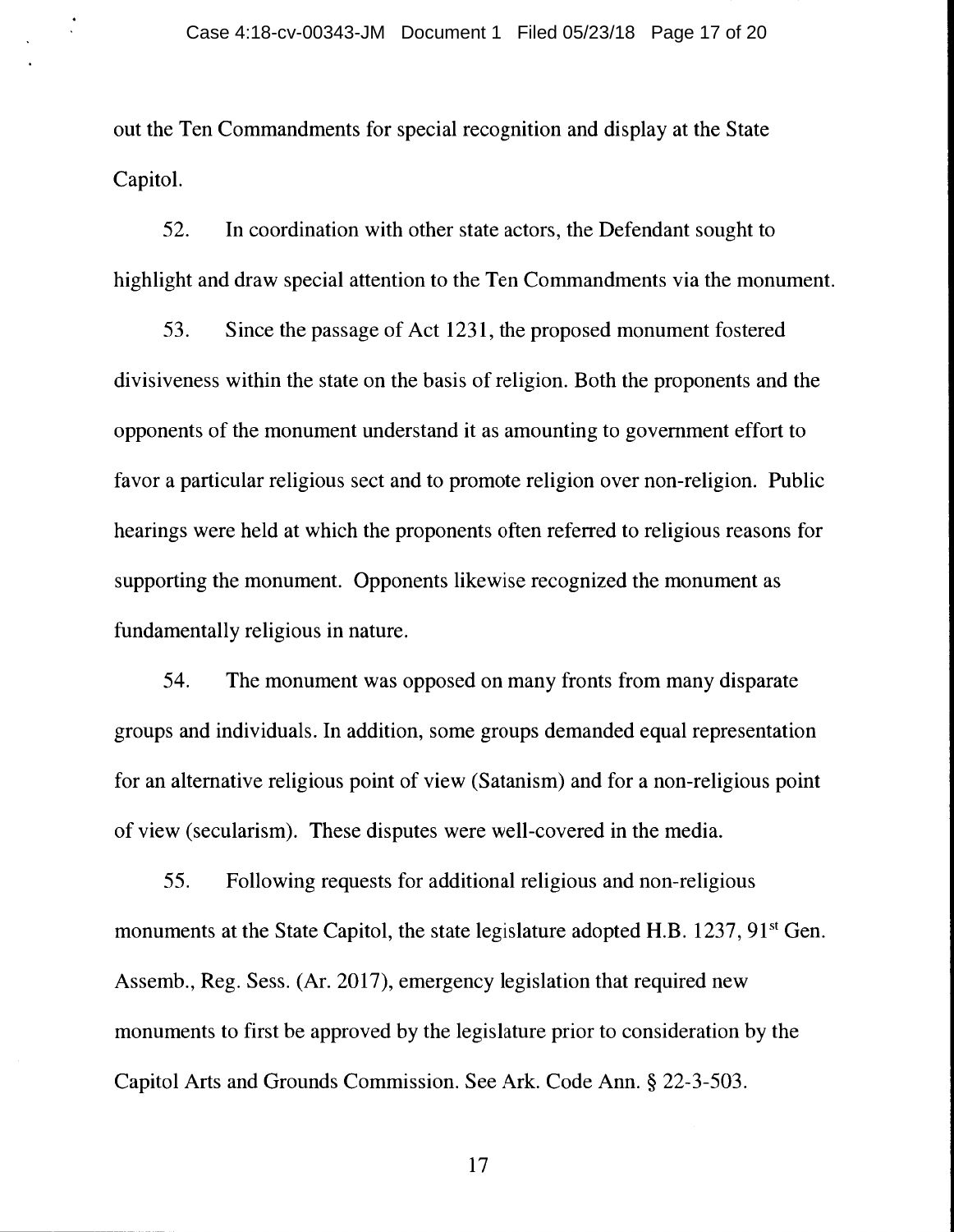Any reasonable observer of the circumstances surrounding the installation of this monument would conclude that the purpose of promoting and preferring a particular mode of worship was paramount.

56. The violation of the Plaintiffs' rights as set forth above may be remedied pursuant to 42 U.S.C. § 1983.

57. The Ten Commandments Monument also violates the Constitution of the State of Arkansas.

WHEREFORE, Plaintiffs respectfully request the following relief from this Honorable Court:

.

A. A declaration that the Defendant's maintenance and display of the Ten Commandments monument on the State Capitol grounds is unconstitutional;

B. A permanent injunction directing the Defendant to remove the Ten Commandments monument from state property;

C .Reasonable costs and attorneys' fees pursuant to 42 U.S.C. § 1988;and

D. Such other relief as this Honorable Court deems just and proper.

#### RESPECTFULLY SUBMITTED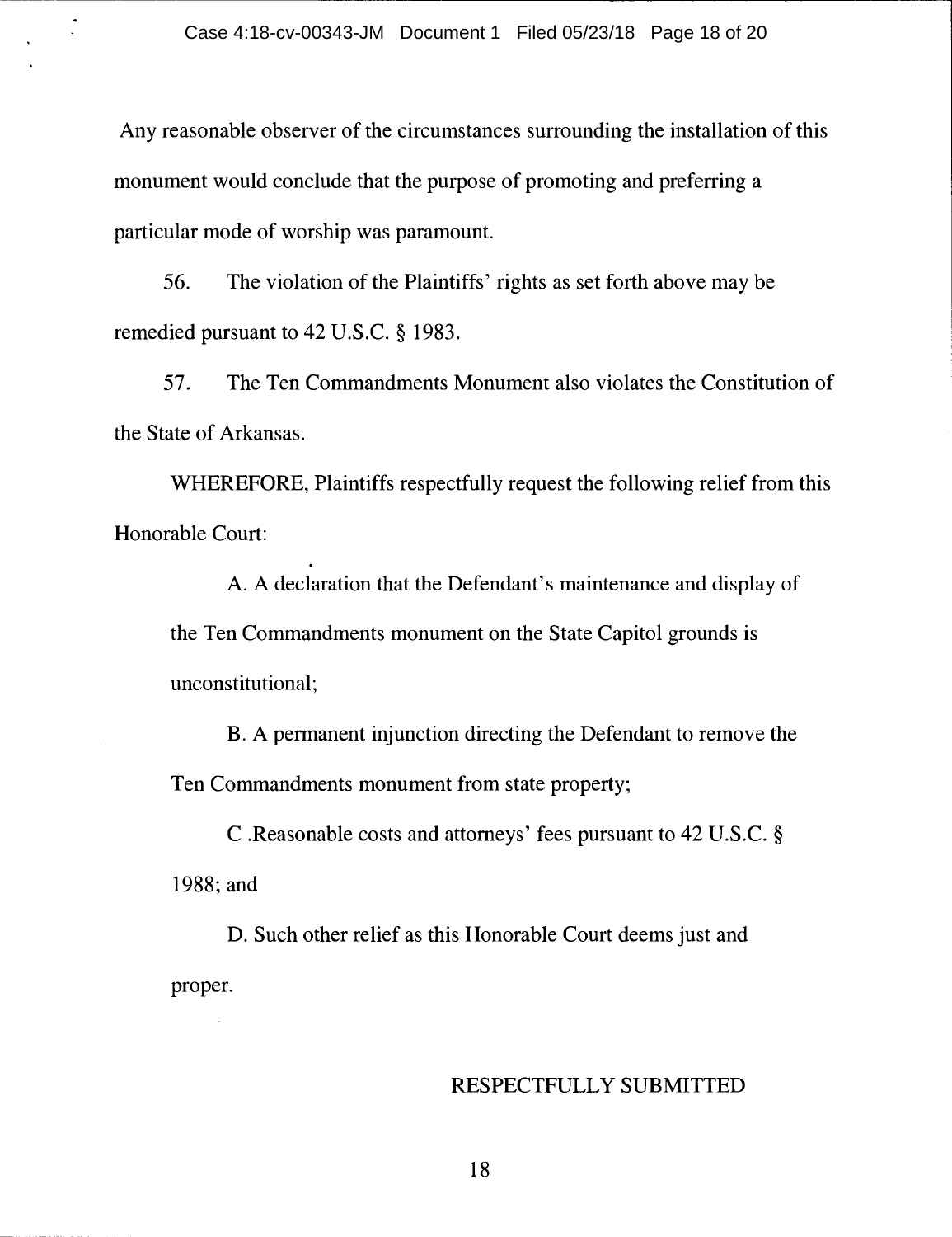J.G. "Ge Attorney for Plaintiffs Ark. Bar No. 83156 2311 Biscayne Drive Suite 300 Little Rock, AR 72227 gschulze@b-s-m-law.com www.bsmp.law Tel. (501) 537-1000 Fax. (501) 537-1001

MONICA L. MILLER Attorney for Plaintiffs American Humanist Association 1777 T Street N.W. Washington, D.C. 20009 Telephone: (202) 238-9088 Facsimile: (202) 238-9003 Email: mmiller@americanhumanist.org CA Bar: 288343 I DC Bar: 101625 (Petition for *Pro Hae Vice* pending)

DAVID A. NIOSE Attorney for Plaintiffs Law Offices of David Niose 348 Lunenburg Street, Suite 202 Fitchburg, MA 01420 Telephone: (978) 343-0800 Email: dniose@nioselaw.com MA Bar: 556484/ DC Bar 1024530 (Petition for *Pro Hae Vice* pending)

PATRICK C. ELLIOTT Senior Counsel